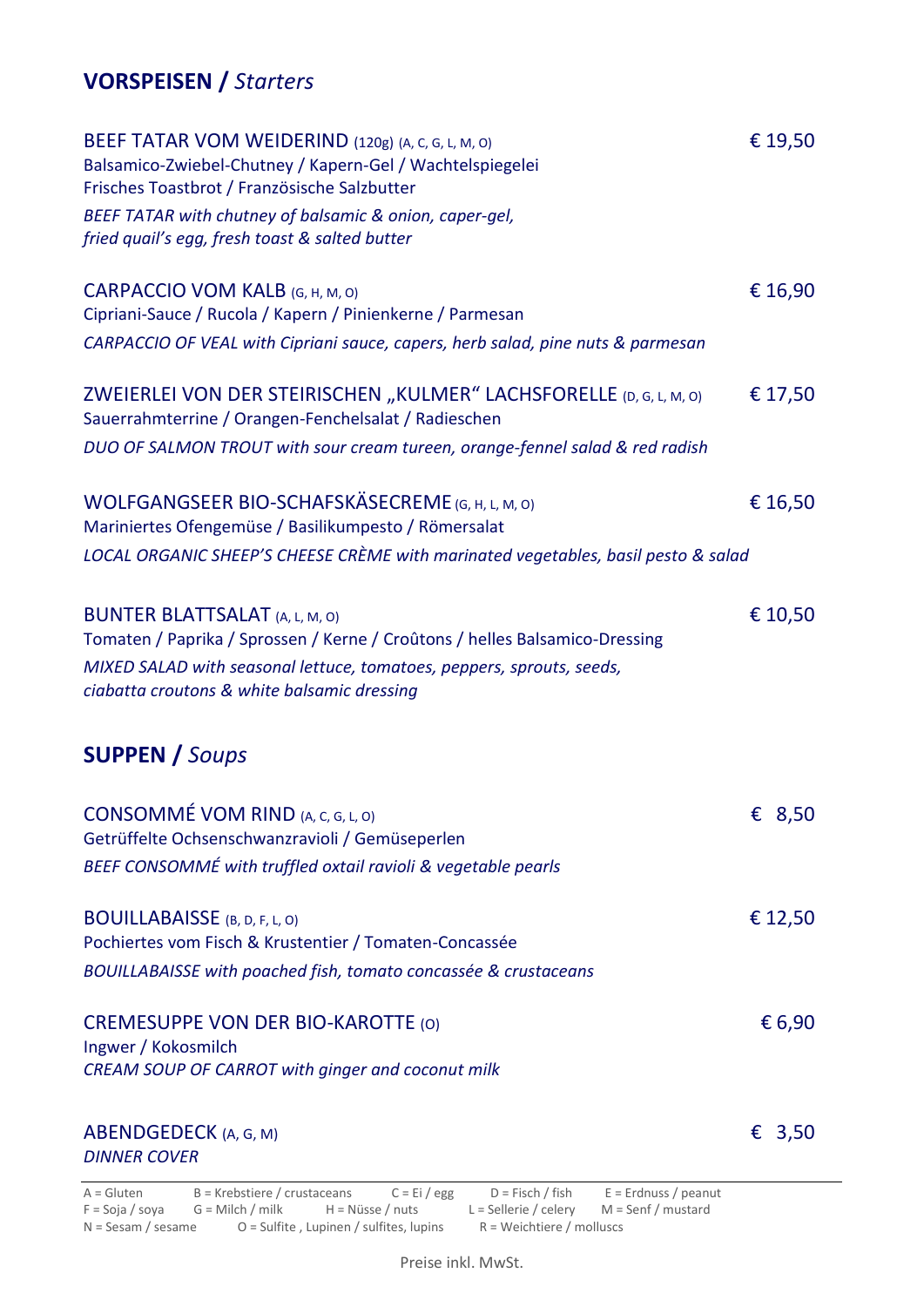## **SALATE /** *Salads*

| CAESAR SALAT MIT GEBRATENER BIO-MAISHENDLBRUST (A, D, G, L, M, O)<br>Römersalat / Kresse / Kerne / Croûtons / Caesar Dressing / Rosmarinjus | € 17,90 |
|---------------------------------------------------------------------------------------------------------------------------------------------|---------|
| CAESAR SALAD WITH ROASTED ORGANIC CHICKEN, romaine lettuce,<br>cress, seeds, croutons, Caesar dressing & rosemary gravy                     |         |
| BUNTER BLATTSALAT MIT BIO-MAISHENDLBRUST (A, G, L, M, O)<br>IN STEIRISCHEN KÜRBISKERNEN GEBACKEN                                            | € 18,90 |
| Kresse / Kerne / Croûtons / dunkles Balsamico-Dressing / Rosmarinjus                                                                        |         |
| MIXED SALAD WITH CHICKEN BAKED IN PUMPKIN SEEDS, cress, seeds,                                                                              |         |
| croutons, dark balsamic dressing & rosemary gravy                                                                                           |         |
| BUNTER BLATTSALAT MIT GEBRATENEN (A, G, L, M, O)                                                                                            | € 24,50 |
| RINDERFILETSTREIFEN (120 g)                                                                                                                 |         |
| Sprossen / Kerne / Croûtons / dunkles Balsamico-Dressing / Barolo Sauce                                                                     |         |
| MIXED SALAD WITH ROASTED BEEF FILLET STRIPES (120 g), sprouts, seeds,<br>croutons, dark balsamic dressing & Barolo gravy                    |         |
| BUNTER BLATTSALAT MIT GEBRATENEN GARNELEN (5 Stück) (A, B, G, L, M, O)                                                                      | € 21,50 |
| Sprossen / Kerne / Croûtons / helles Balsamico-Dressing                                                                                     |         |
| MIXED SALAD WITH ROASTED PRAWNS (5 pieces), sprouts, seeds, croutons,<br>white balsamic dressing                                            |         |
| <b>VEGETARISCH / Vegetarian</b>                                                                                                             |         |
| TRÜFFELNUDELN (A, C, G, L, O)                                                                                                               | € 19,90 |
| Knoblauch / gebratene Pilze / Jungzwiebeln / Pilzschaum                                                                                     |         |
| TRUFFLE NOODLES with garlic, fried mushrooms, spring onions & mushroom foam                                                                 |         |
| TRÜFFELNUDELN MIT GEBRATENEN GARNELEN (A, C, B, G, L, O)                                                                                    | € 26,90 |
| Knoblauch / gebratene Pilze / Jungzwiebeln / Hummerschaum                                                                                   |         |
| TRUFFLE NOODLES WITH ROASTED PRAWNS<br>with garlic, fried mushrooms, spring onions & lobster foam                                           |         |
|                                                                                                                                             |         |
| PARMESAN-AGNOLOTTI (A, C, G, L, O)                                                                                                          | € 18,90 |
| Baby-Spinat / gebeiztes Bio-Eigelb / Parmesanschaum                                                                                         |         |
| PARMESAN RAVIOLI with poached organic egg and parmesan foam                                                                                 |         |
| <b>GEBRATENE KARTOFFELGNOCCHI (A, C, G, L, O)</b>                                                                                           | € 18,50 |
| Portobellopilze / Ratatouille / Jungzwiebeln / Pilzschaum                                                                                   |         |
| ROASTED GNOCCHI with fried Portobello mushrooms, vegetables, spring onions<br>and mushroom foam                                             |         |
|                                                                                                                                             |         |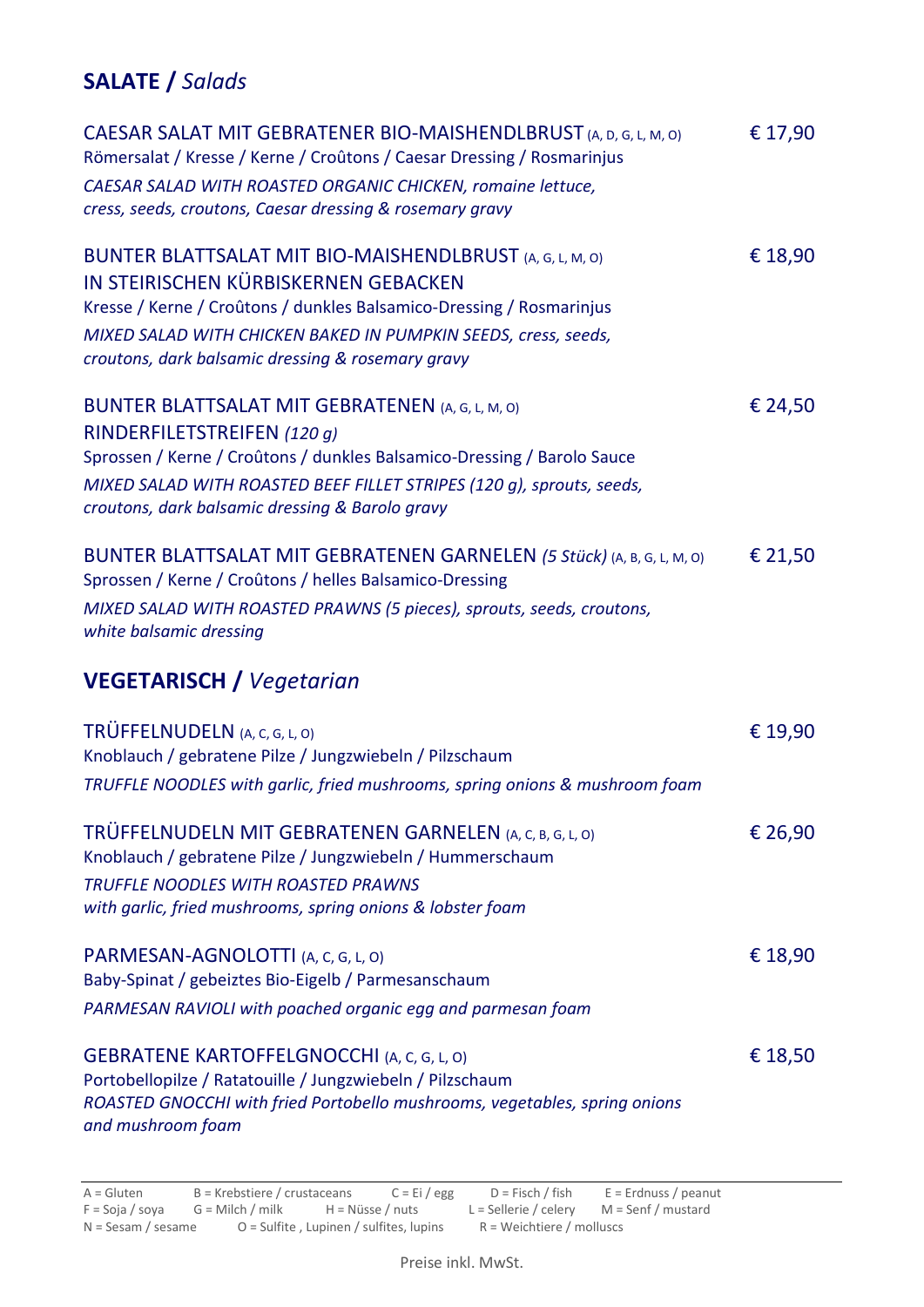## **FISCH /** *Fish*

| WOLFSBARSCH (A, D, G, L, O)<br>Tomaten-Oliven-Risoni / Romanesco / Weißer Tomaten-Schaum                                                                                                                                                                                | € 31,50 |
|-------------------------------------------------------------------------------------------------------------------------------------------------------------------------------------------------------------------------------------------------------------------------|---------|
| SEA BASS with tomato olive risoni, romanesco, white tomato foam                                                                                                                                                                                                         |         |
| SAIBLINGSFILET AUS DER REGIONALEN FISCHEREI GRÜLL (D, F, G, L, O)<br>Marinierte Kirschtomaten / Erbsencreme / Sojabohnen / Safransauce<br>ROASTED FILLET OF CHAR OF THE REGIONAL FISHERY GRÜLL<br>with marinated tomatoes, peas puree, soybeans & saffron sauce         | € 28,50 |
| SEEZUNGE "MÜLLERIN ART" (A, D, G)<br>Im Ganzen gebraten / Butterkartoffeln / Baby-Spinat / Gremolata<br>SOLE MEUNIÈRE with buttered potatoes, young spinach & gremolata                                                                                                 | € 36,00 |
| <b>SURF &amp; TURF</b>                                                                                                                                                                                                                                                  |         |
| RINDERFILETSTEAK VOM ÖSTERREICHISCHEN JUNGSTIER (150 g)<br>& HUMMERSCHWANZ (B, G, L, M, O)<br>Steak Fries (G) / zartes Gemüse der Saison (G, L)<br>FILLET STEAK OF BEEF (150 g) & LOBSTER TAIL with steak fries & seasonal vegetables                                   | € 41,90 |
| RINDERFILETSTEAK VOM ÖSTERREICHISCHEN JUNGSTIER (150 g)<br>& GEBRATENE GARNELEN (2 Stück) (B, G, L, M, O)<br>Steak Fries (G) / zartes Gemüse der Saison (G, L)<br>AUSTRIAN ORGANIC BEEF FILLET STEAK (150 g) & GRILLED PRAWNS<br>with steak fries & seasonal vegetables | € 32,90 |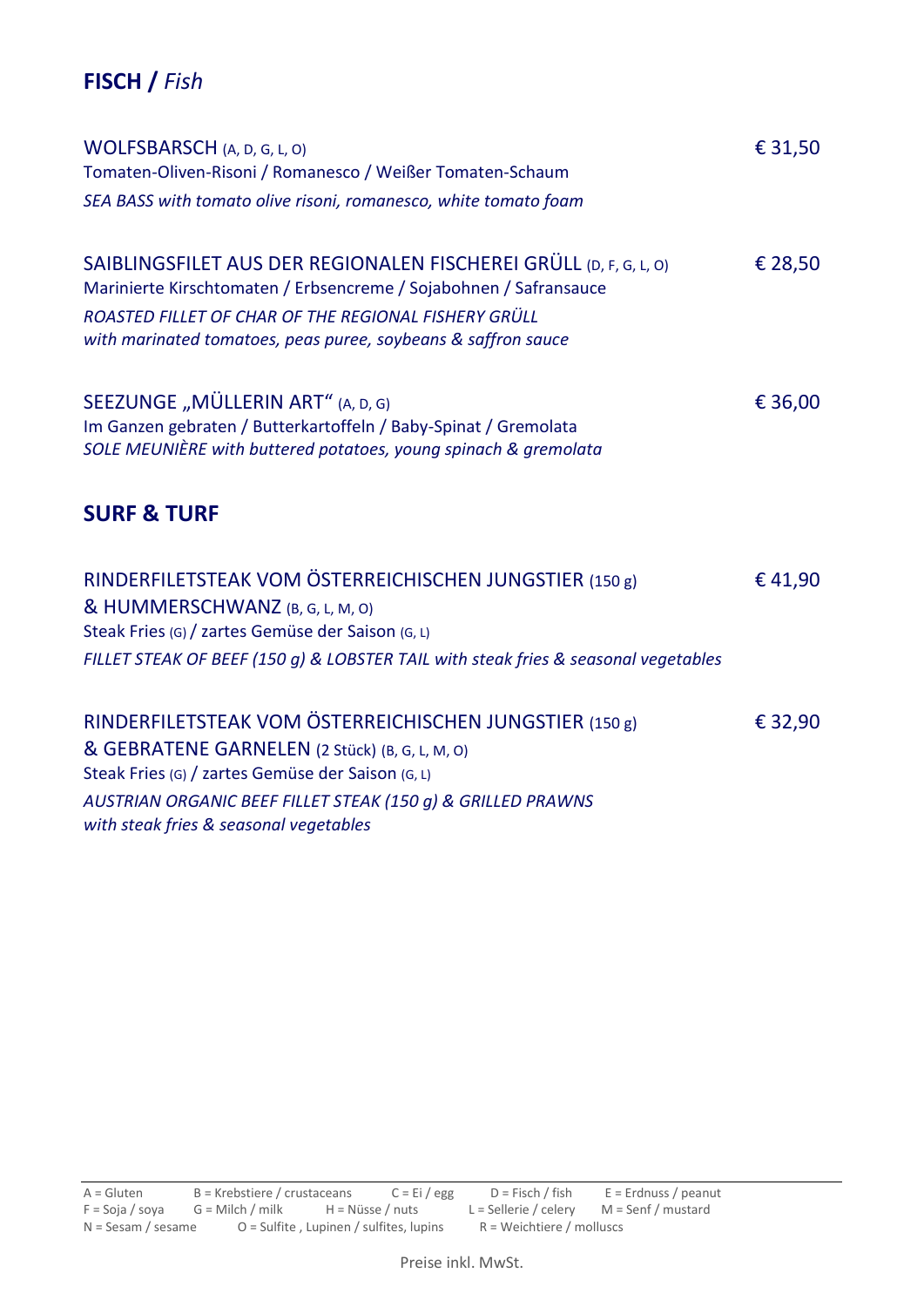#### **ALLE UNSERE STEAKS SERVIEREN WIR MIT:**

## Chimi Churri Sauce & Barolosauce & Kräuterbutter (C, O, G, L, M) *WE SERVE OUR STEAKS WITH: Chimi Churri Sauce & Barolosauce & herb butter (c, o, G, L, M)*

| RINDERFILETSTEAK VOM ÖSTERREICHISCHEN JUNGSTIER (G)<br><b>FILLET STEAK OF BEEF (Austria)</b> |         |
|----------------------------------------------------------------------------------------------|---------|
| 150 Gramm / 150 gramms                                                                       | € 27,90 |
| 200 Gramm / 200 gramms                                                                       | € 33,90 |
| RUMPSTEAK (Argentinien) (G)                                                                  |         |
| 150 Gramm / 150 gramms                                                                       | € 23,90 |
| 200 Gramm / 200 gramms                                                                       | € 28,90 |
| <b>FLANK STEAK (USA) (G)</b>                                                                 | € 27,90 |
| 200 Gramm / 200 gramms                                                                       |         |
| RIB EYE STEAK (Australien) (G)                                                               | €44,90  |
| 300 Gramm / 300 gramms                                                                       |         |
| KOTELETTE VOM IBERICO RÜCKEN (Spanien) (G)                                                   | € 25,90 |
| <b>SADDLE OF IBERICO BOAR (Spain)</b>                                                        |         |
| 250 Gramm / 250 gramms                                                                       |         |

# WÄHLEN SIE EINE DER FOLGENDEN INKLUDIERTEN BEILAGEN:

*ONE side dish to your choice:*

- *-* Baby Rosmarinkartoffeln (G) / rosemary potatoes
- *-* Steak Fries (G)
- *-* Bunter Salat (A, O) / side salad
- *-* Zartes Gemüse der Saison (G, L) / seasonal vegetables
- *-* Breite Bohnen mit Serranoschinken (G, L) / princess beans with Serrano ham

### JEDE WEITERE/ZUSÄTZLICHE BEILAGE € 4,90

*each additional side dish*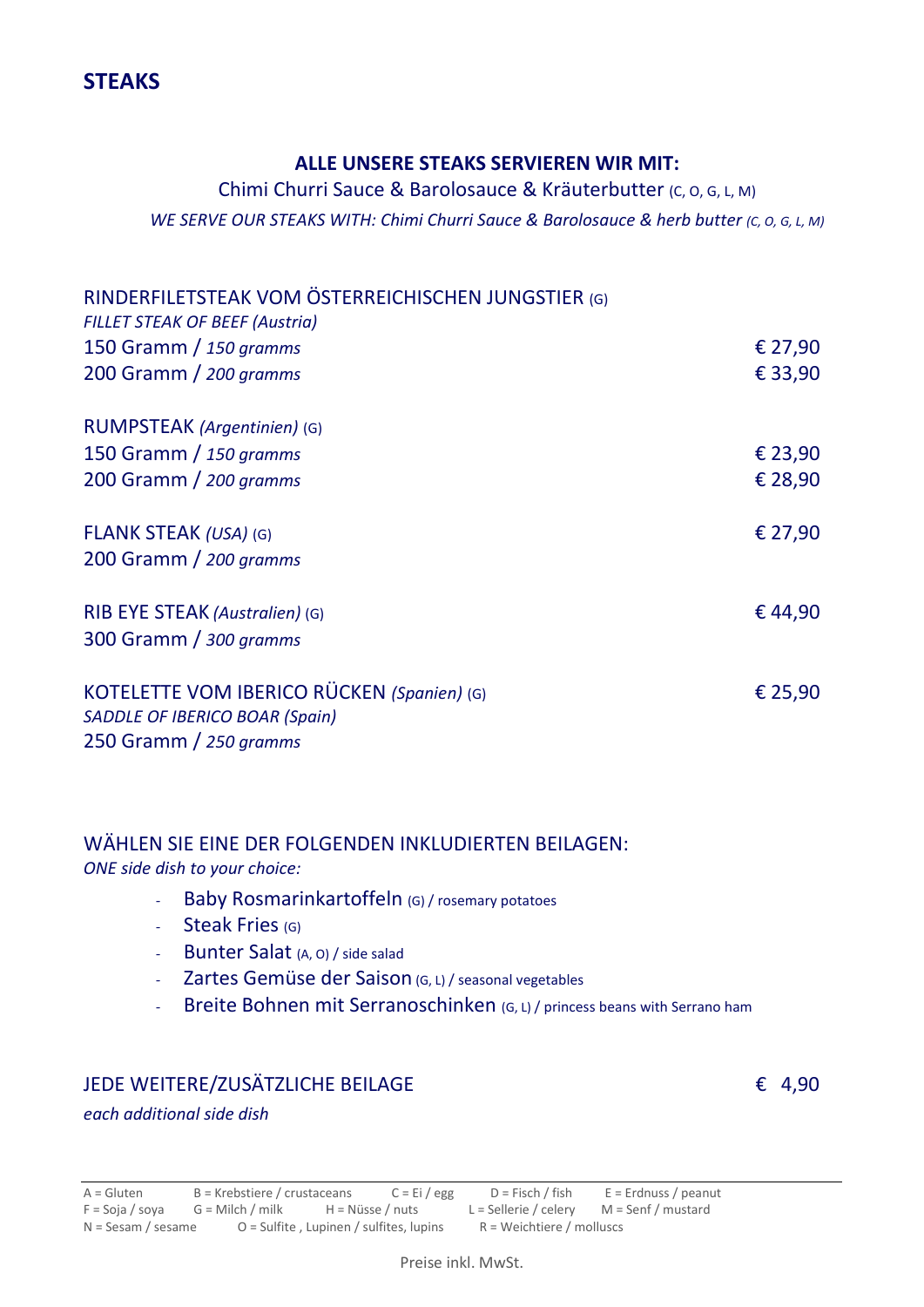## **IMLAUER'S KLASSIKER /** *IMLAUER'S Classics*

| WIENER SCHNITZEL VOM KALB (A, C, G, L)<br>Babykartoffeln / Preiselbeeren / Zitrone                                                                                                                                        | € 25,90 |
|---------------------------------------------------------------------------------------------------------------------------------------------------------------------------------------------------------------------------|---------|
| VEAL WIENER SCHNITZEL with parsley potatoes, cranberries & lemon                                                                                                                                                          |         |
| <b>GESCHMORTES RINDERBACKERL (G, L, O)</b><br>Getrüffelte Polenta / geschmorter Ofen-Sellerie / Rotweinjus                                                                                                                | € 26,50 |
| BRAISED BEEF CHEEK with truffled polenta, roasted celery & herb jus                                                                                                                                                       |         |
| <b>GEKOCHTER TAFELSPITZ</b> (A, C, G, L, O)<br>Röstkartoffeln / Cremespinat / Apfelkren / Schnittlauchsauce                                                                                                               | € 26,50 |
| SLOWLY BOILED BEEF with pan fried potatoes, apple horseradish,<br>cream spinach & chive sauce - A FAMOUS AUSTRIAN DISH!                                                                                                   |         |
| MEDAILLONS VOM KALBSFILET (A, C, G, L, O)<br>Morchel-Sauce / Babyspinat / Kartoffel-Kräutergnocchi / Pilzschaum<br>MEDAILLONS OF VEAL FILLET with morel cream sauce, baby spinach,<br>potato herb gnocchi & mushroom foam | € 32,90 |
| IM GANZEN GEBRATENE LAMMKRONE (bis 21:00 Uhr) (A, C, G, L, O)<br>Ratatouille / Erdäpfel-Cannelloni / Tomaten-Jus                                                                                                          | € 34,50 |
| ROASTED CROWN OF LAMB with Ratatouille, potato canelloni, tomato gravy (available until 9 pm)                                                                                                                             |         |
| CHEESEBURGER (100% Rindfleisch) MIT STEAK FRIES (A, C, G, L, M, O)<br>Brioche Bun / Speck / Cheddar / marinierter Eisbergsalat<br>Pommery Senf Mayonnaise / Tomate / Barbecue-Sauce                                       | € 19,50 |
| CHEESEBURGER (100% BEEF) WITH STEAK FRIES<br>Brioche bun / bacon / cheddar / lettuce /<br>Pommery mustard mayonnaise / tomato / barbecue sauce                                                                            |         |
| <b>KÄSE</b> / Cheese                                                                                                                                                                                                      |         |
| KÄSETELLER (A, G, H, M, O)<br>Auswahl österreichischer Käsespezialitäten / Feigensenf<br>Hausbrot / französische Salzbutter                                                                                               | € 16,50 |
| SELECTION OF AUSTRIAN CHEESE SPECIALTIES<br>served with fig mustard, bread & salted butter                                                                                                                                |         |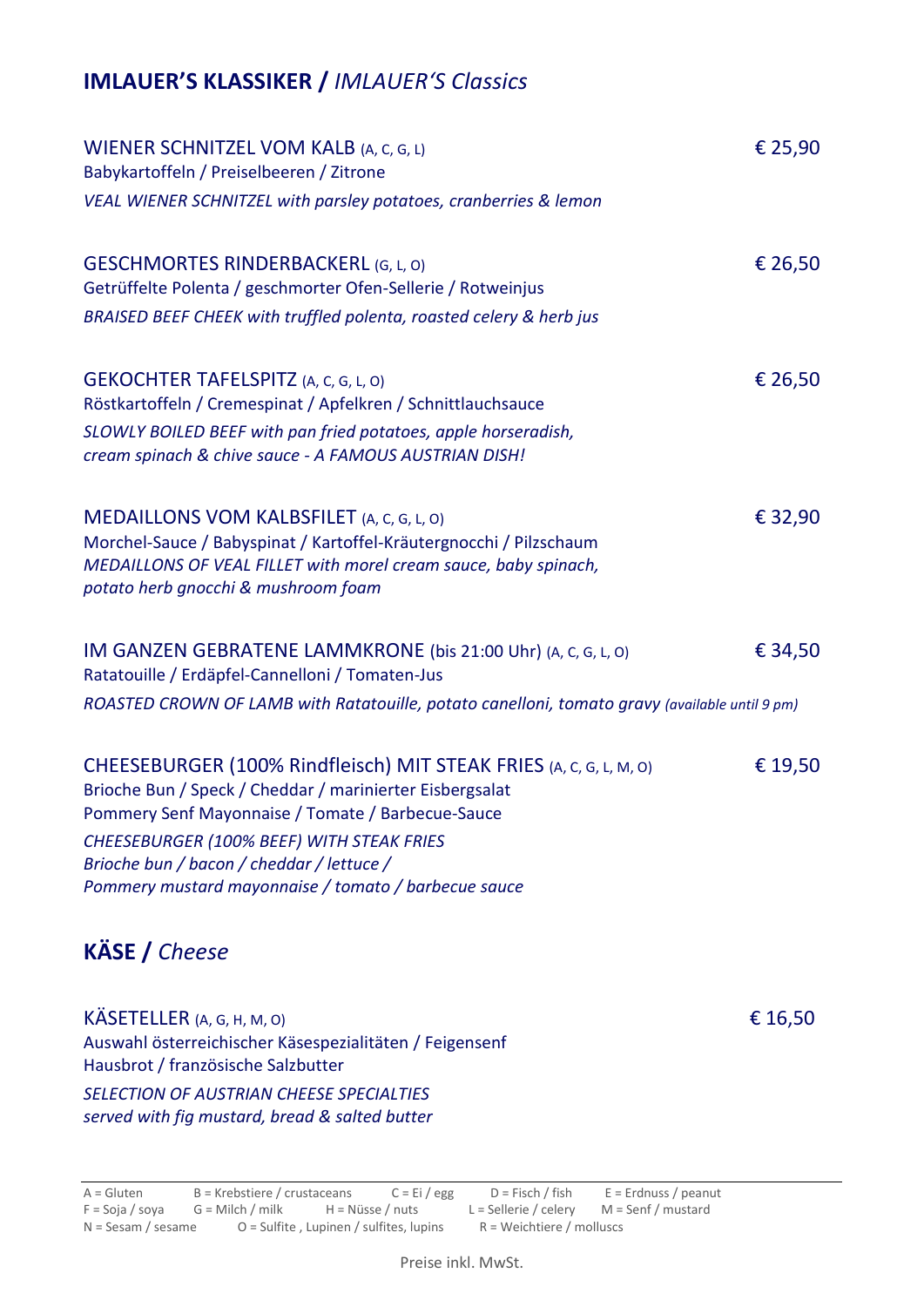## **DESSERT /** *Dessert*

| SALZBURGER NOCKERL (von 12:00 bis 21:30 Uhr) (C)                                                                               | € 21,90 |
|--------------------------------------------------------------------------------------------------------------------------------|---------|
| THE FAMOUS "SALZBURGER NOCKERL" (from 12 pm - 9:30 pm)                                                                         |         |
| VARIATION VON ANANAS & KOKOS (A, C, G, O)<br>Ananasmousse / Kokoseis / Crumble                                                 | € 12,90 |
| VARIATION OF PINEAPPLE & COCONUT with pineapple mousse,<br>coconut ice cream and crumble                                       |         |
| TOPFEN-LIMETTENMOUSSE (A, C, G, H, O)<br>Mandelmürbteig / Beeren                                                               | € 10,90 |
| <b>CURD-LIME MOUSSE with almond short pastry and berries</b>                                                                   |         |
| CRÊPES SUZETTE (A, C, G, H, O)<br><b>Grand Marnier parfait</b>                                                                 | € 11,90 |
| <b>CRÊPES SUZETTE with Grand Marnier parfait</b>                                                                               |         |
| SAUERRAHM CRÈME BRÛLÉE (C, G, O)<br>Beerenragout / Vanilleschaum                                                               | € 10,90 |
| SOUR CREAM CRÈME BRÛLÉE with ragout of berries & vanilla foam                                                                  |         |
| VALRHONA SCHOKOLADEN VARIATION (A, C, G, H, O)<br>Brownie / Gateaux / Ganache / Tonkabohnenspitz / Mango-Passionsfrucht Ragout | € 14,90 |
| VARIATION OF VALRHONA CHOCOLATE with mango-passion fruit ragout                                                                |         |
| <b>KUCHEN</b> / Cakes                                                                                                          |         |
| NUSSTORTE / HIMBEER-SCHOKOLADENMOUSSE-TORTE (A, C, G, H, O)<br>NUT CAKE / RASPBERRY CHOCOLATE MOUSSE CAKE                      | € 4,50  |
| KÄSESAHNETORTE (A, C, G)<br><b>CREAM CHEESE CAKE</b>                                                                           | € 4,50  |
| APFELSTRUDEL (A, C, G, H, O)<br><b>APPLE STRUDEL</b>                                                                           | € 4,50  |
| <b>PORTION SCHLAGOBERS (G)</b><br><b>WHIPPED CREAM</b>                                                                         | € 1,50  |
| <b>PORTION VANILLESAUCE (C, G)</b><br><b>VANILLA SAUCE</b>                                                                     | € 2,20  |
| $A = Gluten$ B = Krebstiere / crustaceans $C = Ei / ege$<br>$D =$ Fisch / fish $E =$ Erdnuss / peanut                          |         |